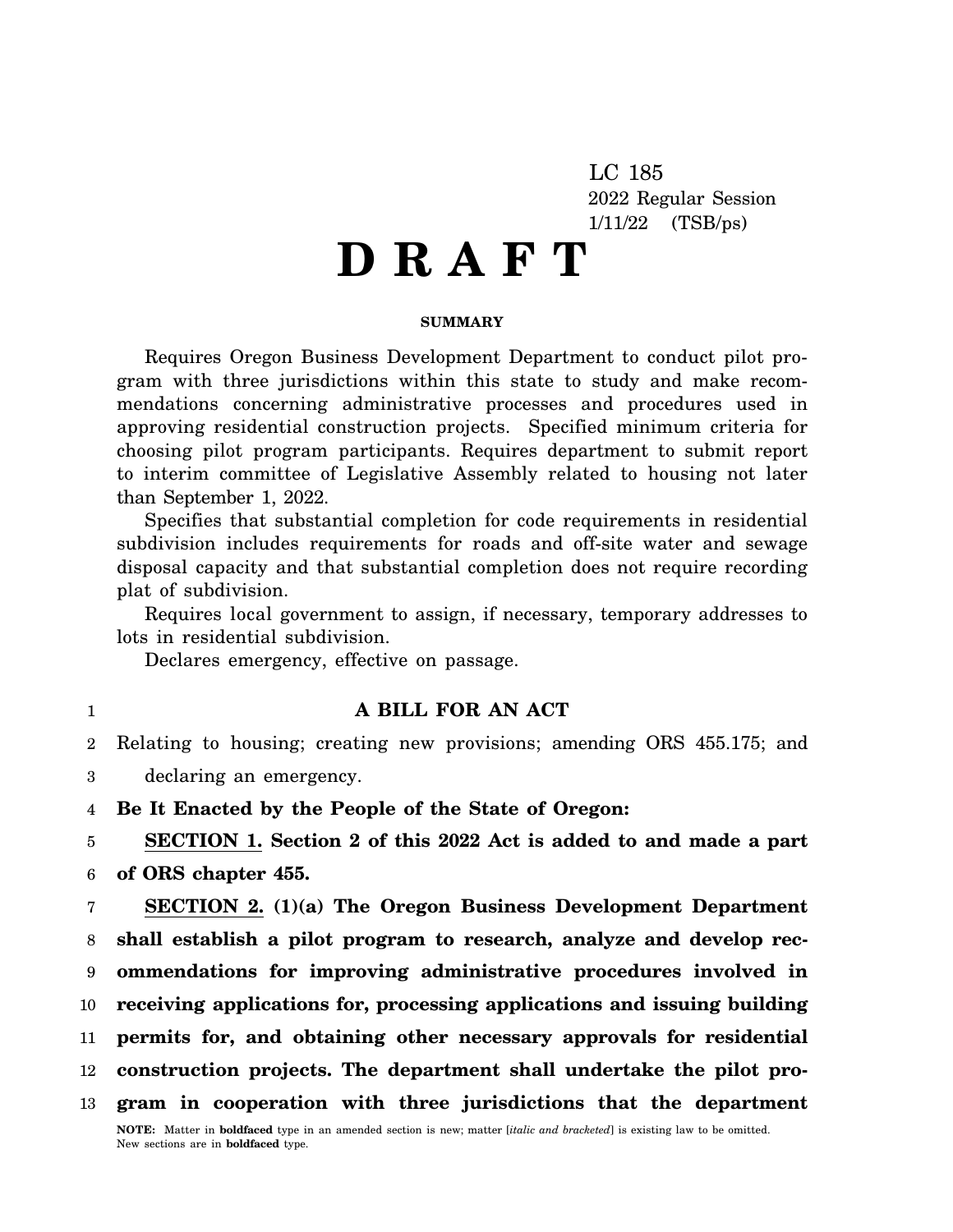1 2 3 **chooses on the basis of applications from the jurisdictions and criteria the department develops for participation in the pilot program. The criteria, at a minimum, must:**

4 5 6 **(A) Take account of the volume, average length, nature, causes and consequences of delays or interruptions in the administrative approval process that a jurisdiction uses;**

7 8 9 10 11 12 13 14 **(B) Balance participation in the pilot program by geographic distribution within this state and by the size of the jurisdiction or the volume of the jurisdiction's resources devoted to approving residential construction projects, or both, to the extent practicable and to the extent such a balance serves the interests of investigating common challenges, obstacles, improvements or successes among administrative approval procedures in use in various jurisdictions throughout this state; and**

15 16 17 18 **(C) Enable the department to discover practical and replicable recommendations and solutions for improving administrative processes within the jurisdictions that participate in the pilot program and within other jurisdictions.**

19 20 21 22 **(b) The department may develop appropriate criteria for participation in the pilot program other than the criteria set forth in paragraph (a) of this subsection and may specify the form, content and format of applications and processes for submitting applications.**

23 24 25 26 27 28 29 30 **(c) The department shall prefer cities as participants in the pilot program, but if an insufficient number of cities apply to participate, the department may choose a county for participation. If more than three cities apply for the pilot program, the department shall choose participants on the basis of the criteria the department has identified under this subsection and, to the extent that more than one applicant's qualifications are equivalent under the identified criteria, on the basis of an equitable lottery among applicants.**

31 **(2) In conducting the pilot program, the department shall:**

[2]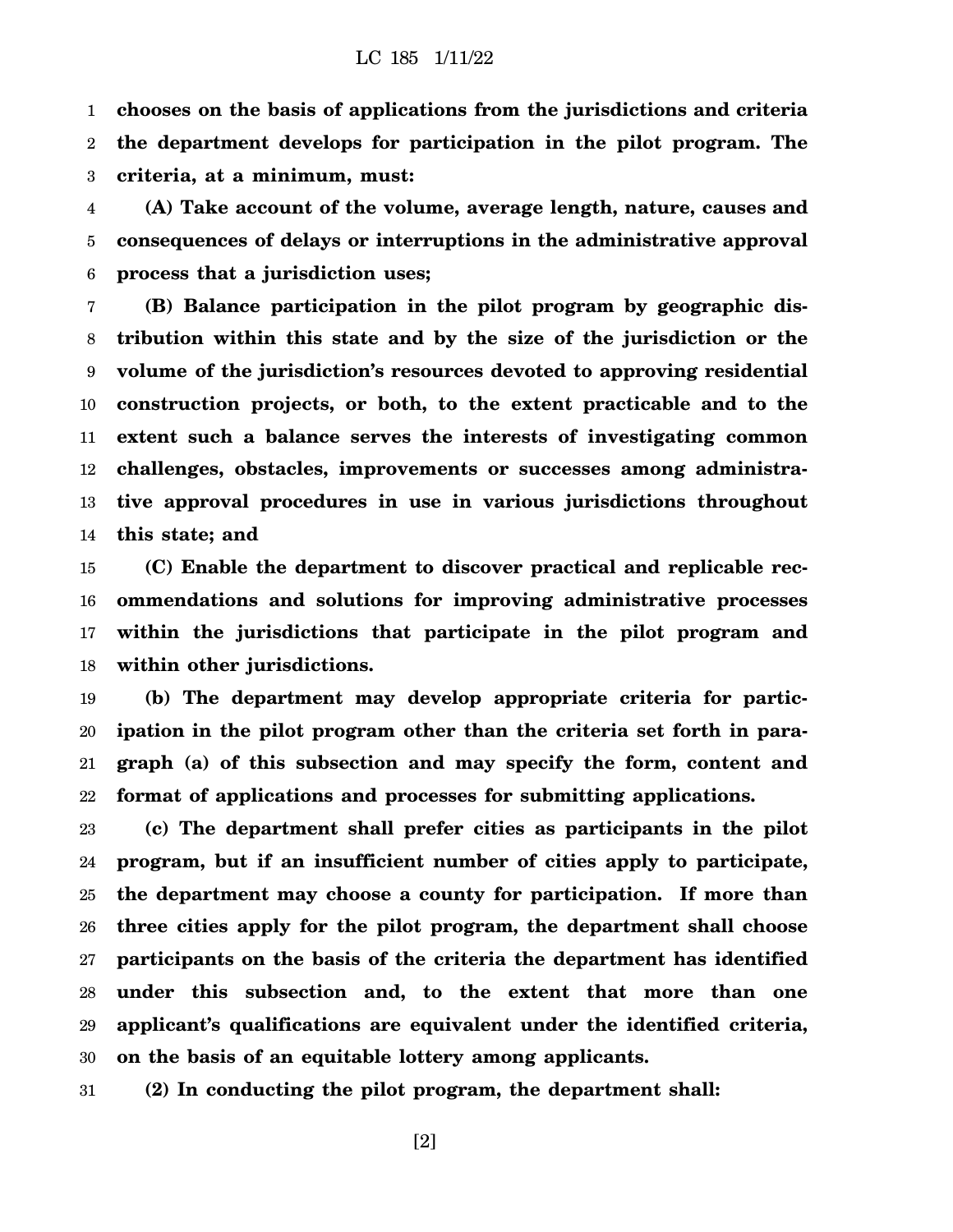## LC 185 1/11/22

1 2 **(a) Study and identify the processes that participating jurisdictions use in approving residential construction projects;**

3 4 **(b) Develop a comprehensive overview of the processes described in paragraph (a) of this subsection;**

5 6 **(c) Identify the timelines involved in beginning, continuing and completing the processes;**

7 8 **(d) Identify the sources and causes of delays, interruptions, deviations or other defects in the processes;**

9 10 11 12 **(e) Identify staffing, cost, budgetary and other factors that contribute to the defects identified in paragraph (d) of this subsection; and (f) Identify, test and recommend practical solutions that can reduce or eliminate the identified defects.**

13 14 15 **(3) The department shall submit a report on the results of the pilot program to an interim committee of the Legislative Assembly not later than September 1, 2022. In the report, the department shall:**

16 17 18 **(a) Include an overview of the administrative procedures a residential land developer and builder must undertake in each of the participating jurisdictions;**

19 20 21 22 23 **(b) Identify and analyze the timelines required for each step in the approval process, including but not limited to the timelines required to submit, process and complete applications for land use and residential subdivisions, engineering approvals and building permits related to residential construction projects;**

24 25 26 **(c) Identify the staffing, cost, budgetary and other barriers that cause delays, interruptions, deviations or other defects in the processes;**

27 28 **(d) Recommend strategies by means of which a jurisdiction may reduce the time needed to approve residential construction projects;**

29 30 31 **(e) Identify cost burdens for jurisdictions and recommend methods for reallocating or increasing resources needed to improve administrative processes related to approving residential construction**

[3]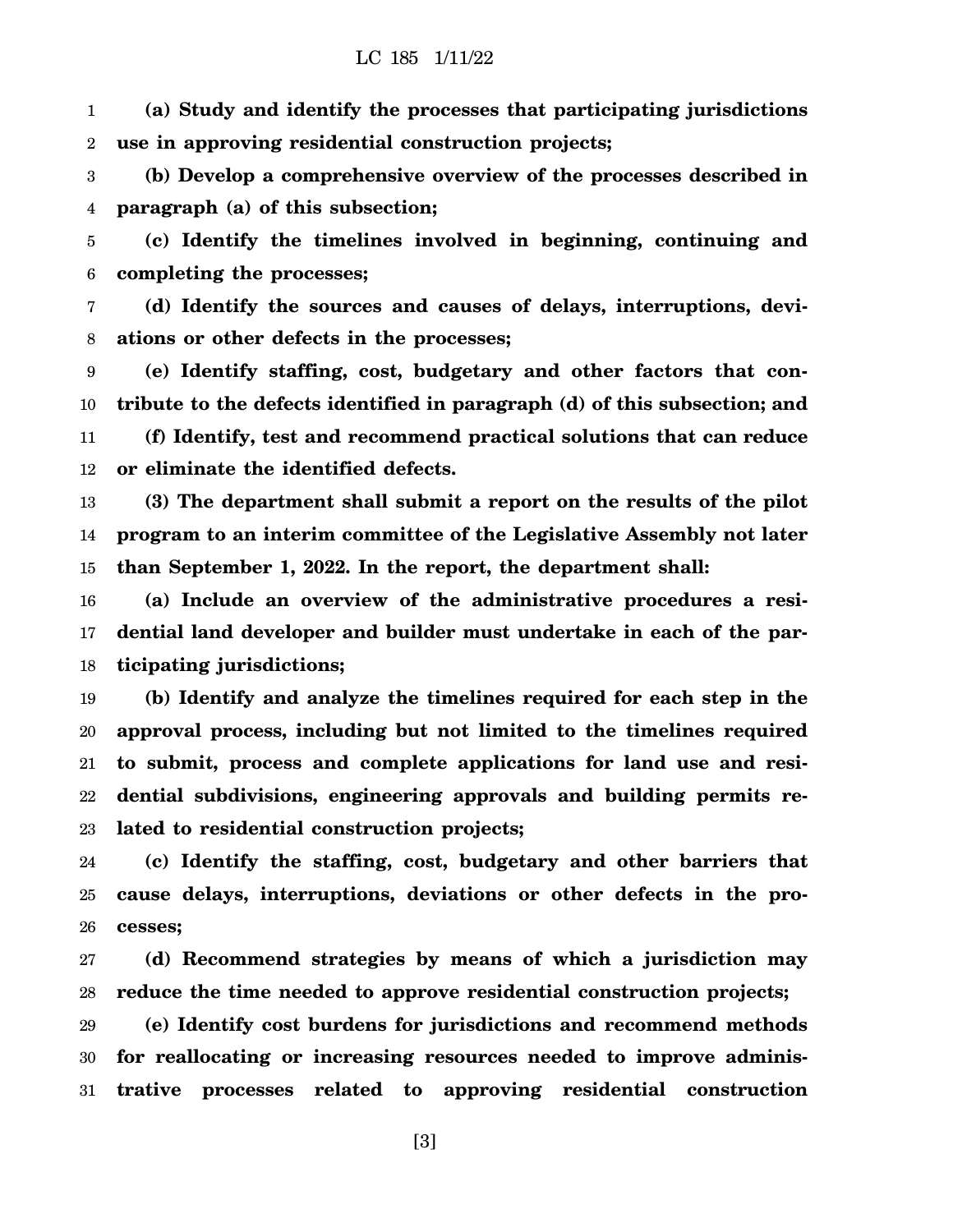1 **projects;**

2 3 4 5 **(f) Recommend how jurisdictions may set priorities for approving middle housing, as defined in ORS 197.758, and housing for families with incomes at 80 to 150 percent of the median family income for the region within which each jurisdiction is located; and**

6 7 8 **(g) Make such other recommendations as the department deems appropriate for how to meet the challenge of alleviating this state's housing shortages.**

9 10 11 **(4) The department shall enter into a contract with another party or agency to assist with conducting the pilot program described in this section.**

12 **SECTION 3.** ORS 455.175 is amended to read:

13 455.175. (1) As used in this section:

14 15 16 (a) "Conditions of development" means requirements that, as part of a residential subdivision, a developer, declarant or owner must construct public improvements that are contained in:

17 (A) A development agreement under ORS 94.504 to 94.528;

18 (B) Conditions of approval under ORS 92.040, 215.416 or 227.175; or

19 20 (C) Any other agreement with, or conditional approval by, a local government.

21 22 23 (b) "Residential subdivision" means a residential development requiring a developer, declarant or owner to subdivide land, as defined in ORS 92.010, and to obtain a permit under ORS 215.416 or 227.175.

24 25 26 27 28 (c) "Substantial completion" means [*the*] **a** city, county or other appropriate public body has inspected, tested and found acceptable under applicable code requirements **the public improvements required for land use approval, which must include the following conditions of development**, unless the parties agree to a lower standard:

29 (A) The water supply system;

30 (B) The fire hydrant system;

31 (C) The sewage disposal system;

[4]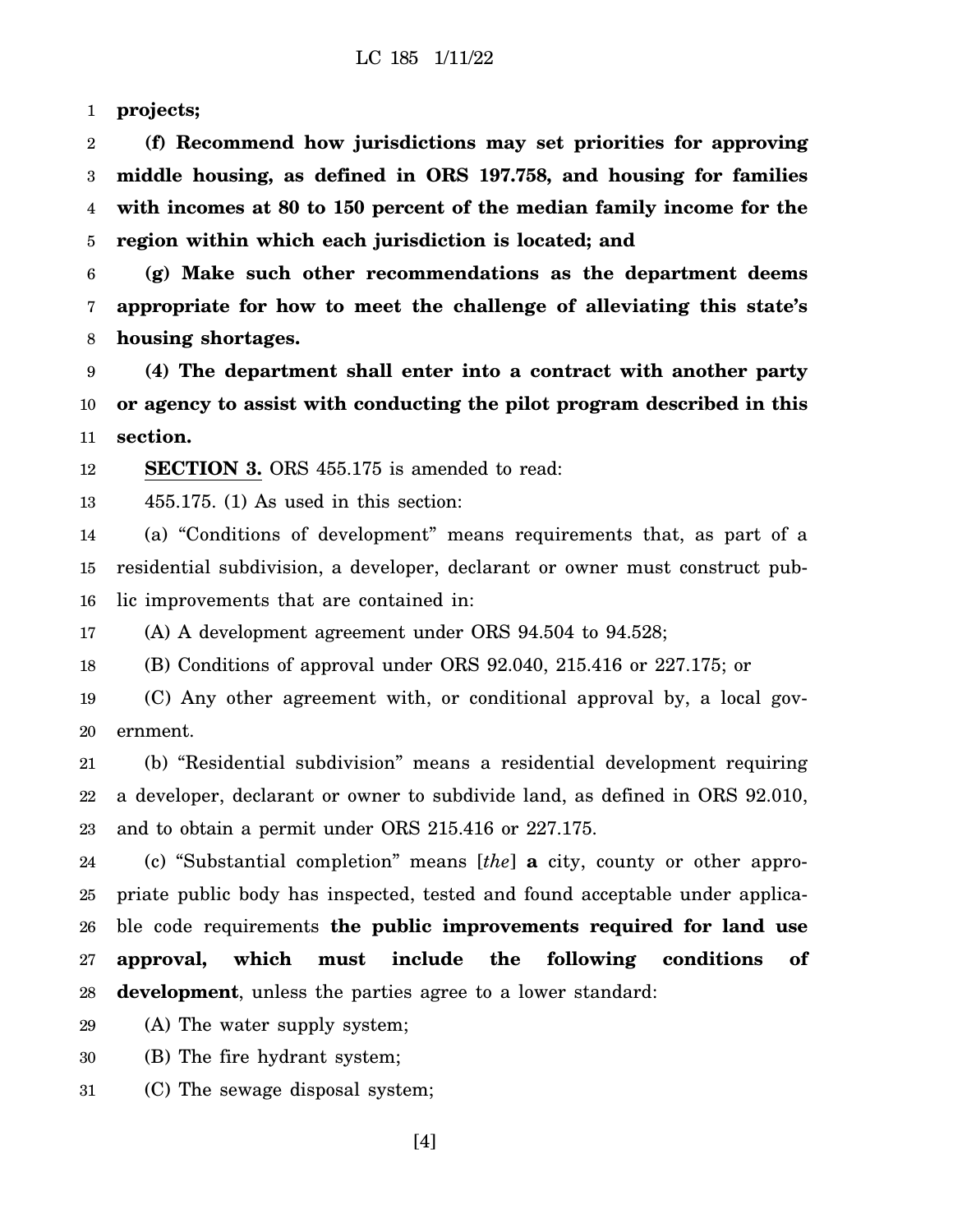## LC 185 1/11/22

1 2 (D) The storm water drainage system, excepting any landscaping requirements that are part of the system;

3 (E) The curbs;

4 5 (F) The demarcating of street signs acceptable for emergency responders; [*and*]

6 7 8 (G) The roads **engineered and constructed to support load designs** necessary for **all-weather** access by emergency vehicles[*.*]**, whether or not the roads are fully paved or completed; and**

9 10 11 **(H) The off-site improvements that are necessary for emergency services and water and sewage disposal capacity that is sufficient to serve the residential subdivision.**

12 13 14 (2) A city or county may not deny a building permit allowing the construction of residential dwellings under a residential subdivision on the basis that the conditions of development have not been met, if:

15 16 (a) Substantial completion of conditions of development for the residential subdivision occurs; and

17 18 19 (b) The developer, declarant or owner, to secure the completion of the remaining public improvements included as conditions of development for the residential subdivision:

20 (A) Obtains and maintains a bond; or

21 22 (B) Undertakes an alternative form of financial guarantee, if any, that is acceptable to, but may not be required by, the city or county.

23 24 25 26 (3) Subsection (2) of this section does not prevent a city or county from declining to issue certificates of occupancy for any residential dwellings if all conditions of development are not fully completed or the conditions for the release of the bond are not fulfilled.

27 28 29 **(4) A city's or county's determination as to whether conditions of development are substantially complete does not require the plat of a residential subdivision to be recorded.**

30 31 **(5) A city or county if necessary shall assign temporary addresses to lots in a residential subdivision. In assigning temporary addresses,**

[5]